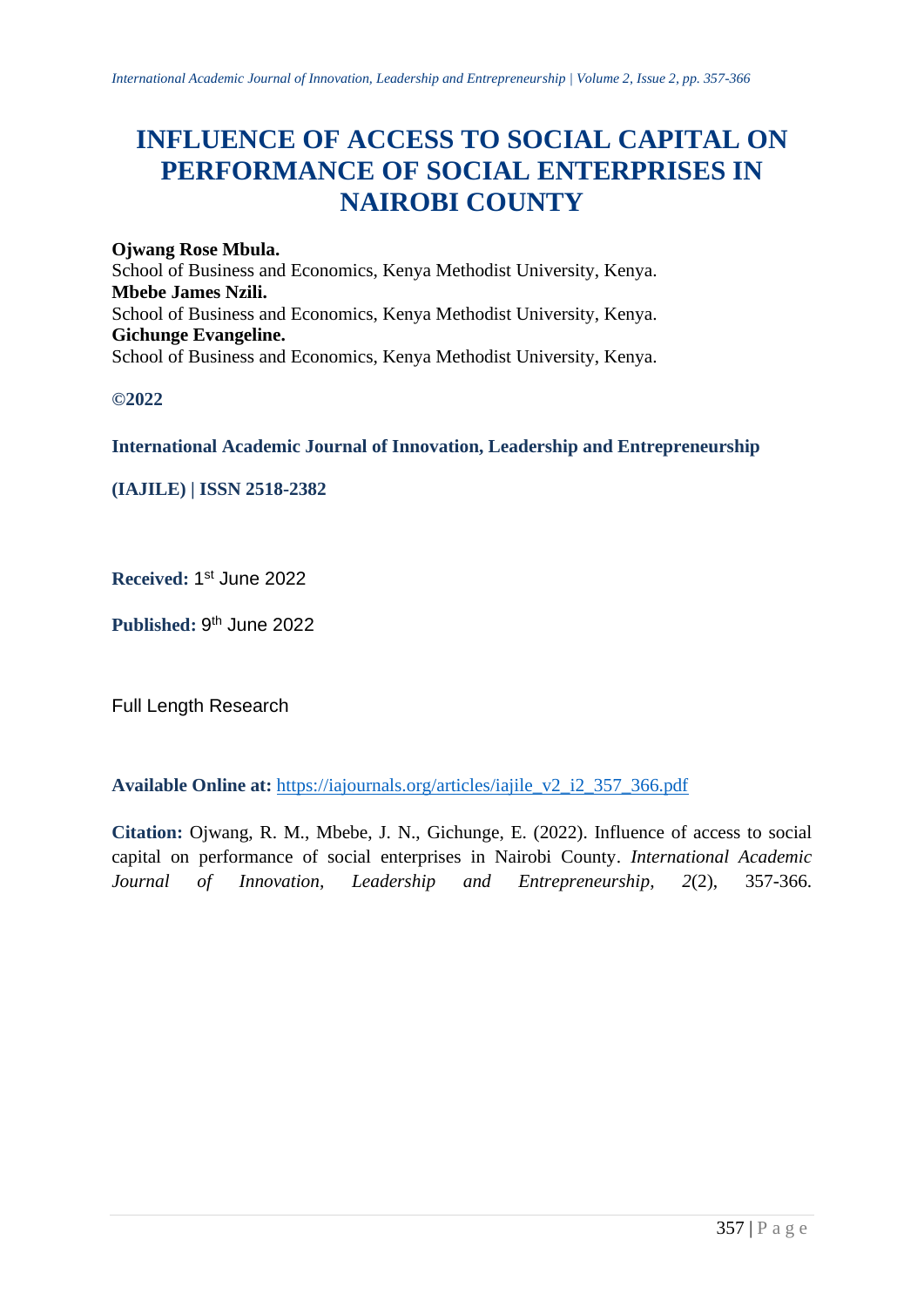#### **ABSTRACT**

The purpose of social entrepreneurship in the country remains closely related to minimizing communal challenges and consequently eliminating poverty levels. Social entrepreneurship has been recognized as an approach to responding to social challenges such as unemployment, deprivation, and social division, to attain widespread social justice. Social enterprises generate positive development in the larger society by engaging the marginalized people in the society. The research intended to examine the way social entrepreneurship influences performance of social enterprises. The study specifically looked at the entrepreneur intention, social capital access, entrepreneurship risks, and social intervention capabilities. Theories informing the study included social capital, social enterprise, social innovation, and stewardship theory. The study employed a descriptive study approach targeting 216 middle-level managers of the available enterprises within Nairobi. The sampling size was made up of 140 participants selected through stratified and random sampling approaches. Questionnaires were administered both online as well as inperson. Quantitative techniques were employed to analyze data by SPSS 23.0 on both descriptive and inferential analysis. The presentation of findings was through frequency tables that were interpreted narratively, and findings were discussed. The study revealed that access to social capital and entrepreneurship risk significantly influenced the performance of social enterprises. The study recommended for social enterprises build sufficient networks with financial institutions and credit partners for social capital support.

**Key words:** Social Capital, Social Networks, Enterprises Performance, Social Enterprises.

#### **INTRODUCTION**

Social Entrepreneurship is significant to any economy across the globe, and it is considered the country's economic engine needed to achieve economic development, employment creation, and alleviating poverty (Smith & Tendai, 2014). According to Bacq and Janssen (2011), the activities around identification, evaluation, and exploitation of existing openings to establish social value from market-related processes is what form social entrepreneurship. Betts et al. (2018) described social entrepreneurship as a basic manner of resolving communal challenges dominantly under the state's authority and non-profitable. Thisted and Hansen (2014) expressed the view that social entrepreneurship is about how to use practical, innovative, and more sustainable techniques for the public good in general, putting more emphasis on the marginalized populations and poor people in society.

Kreitmeyr (2019) stated that social entrepreneurship plays a significant role in the social and economic development of a nation and in the same way entrepreneurs can transform the aspects of a company, social entrepreneurs on the other hand function as change agents for the community, by seeing opportunities that others fail to see while refining the systems, and the invention of new approaches, as well as offering solutions that better the society (Faruk et al., 2016).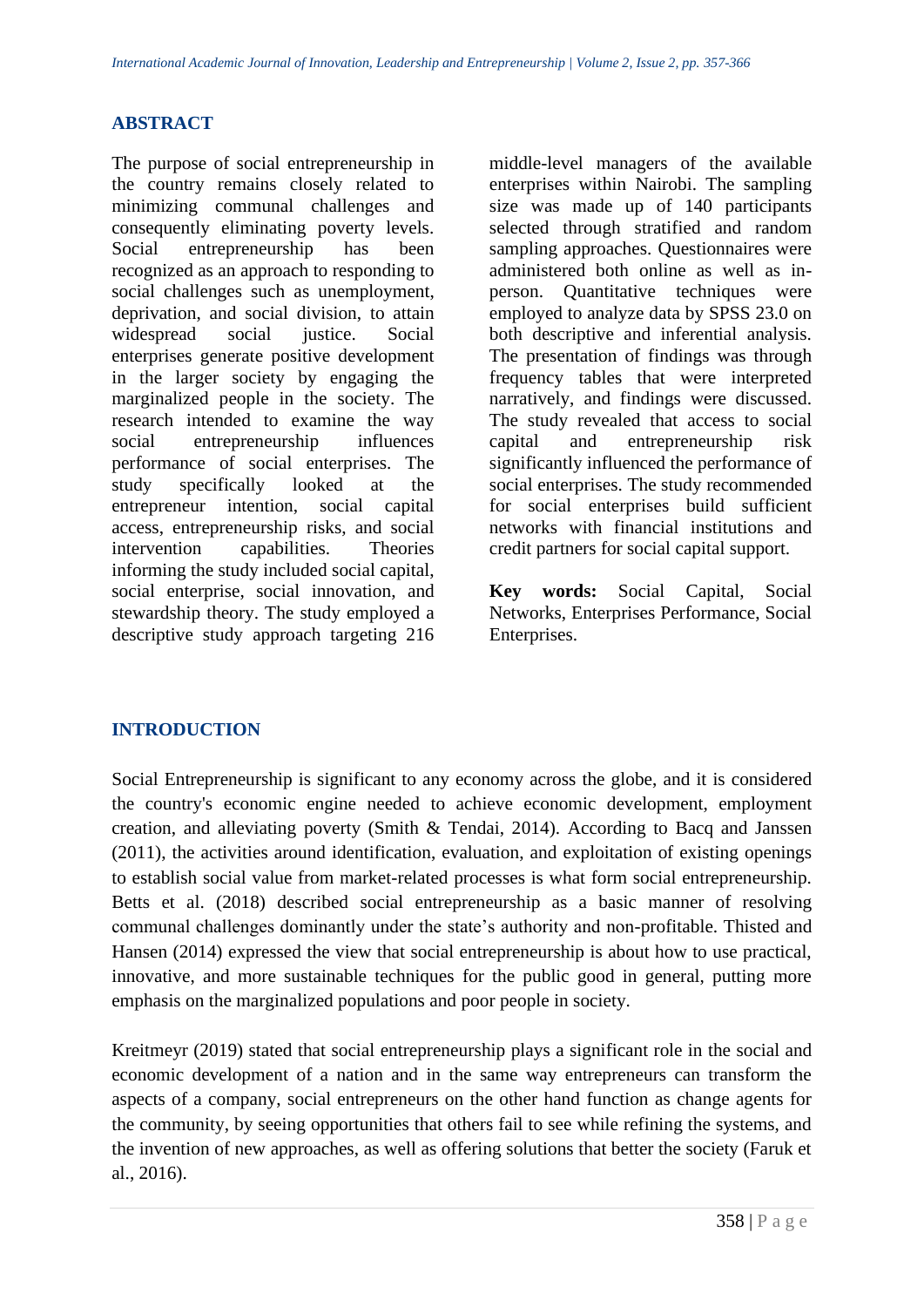Smith and Tendai (2014) stated that social enterprise activity within Kenya began during the economic reforms started in the 1980s after comprehensive economic reforms in Kenya. This enabled the government to significantly decrease expenditure on social services, as well as foster an increase in service delivery by external actors among them Non-governmental organizations (NGOs) and commercial players. The social enterprise ecology in Kenya is led by youth within the age of under 35 years and this is due to the high level of education and absence of work-related possibilities. The Kenya Vision 2030 aims to achieve a 10.0 percent growth rate and to reduce the number of individuals who live in extreme poverty to the 'smallest number of the entire population' (KNBS, 2020).

Dupas and Robinson (2013) expressed views that when it comes to the performance of social enterprises in Kenya, Kenya is surrounded by an inadequate supply of products and services, fiscal liabilities, and losses arising from inefficiency. This results in inadequate creation of employment and an increase in poverty level as well as inequalities in most sectors of the society. Additionally, in Kenya, social entrepreneurship remains under-researched in the field of academics, and the significance of social entrepreneurship as a fact for social improvement is critical.

Chege (2014) added that social enterprise in Nairobi County focuses on helping to solve social problems such as poverty, unemployment, and marginalization while preserving a better environment, promoting equal distribution of resources, and improving the standards of living in a society. However, many of these social enterprises always collapse before five years due to their commitment to solving societal problems instead of aiming to be profitable. Social enterprise studies in Kenya are limited and this restricts sources of information. Thisted and Hansen (2014) study focused on narratives of six successful enterprises in Kenya which defined the path that social enterprises take to accomplish social impact using available methods in Kenya. This present study established the relationship of social entrepreneurship and the performance of social enterprises in the Kenyan context.

Local studies on entrepreneurship and performance include Kiprotich (2018) who determined the influence of social capital on the growth of SMEs in Nairobi County. The findings of the research established that social capital influences the growth of SMEs; Rapando (2016) examined the aspects of impacting social entrepreneurship in Kariobangi, among three social enterprises. The study revealed that the respondents considered individual attitude and social entrepreneurial intention as important factors in enhancing performance. The study concluded that entrepreneurial environmental factors affected social entrepreneurial intention. Kaliti (2015) undertook an analysis of the impact of risk management traditions on the performance of companies in the hospitality segment in Nairobi County. The study revealed that risk accounts for 34% of the changes in business performance and did not significantly influence performance. Whereas some scholars presented that social entrepreneurship components had a positive and significant effect on performance (Kiprotich, 2018; Rapando, 2016), others presented insignificant relationships (Kaliti, 2015).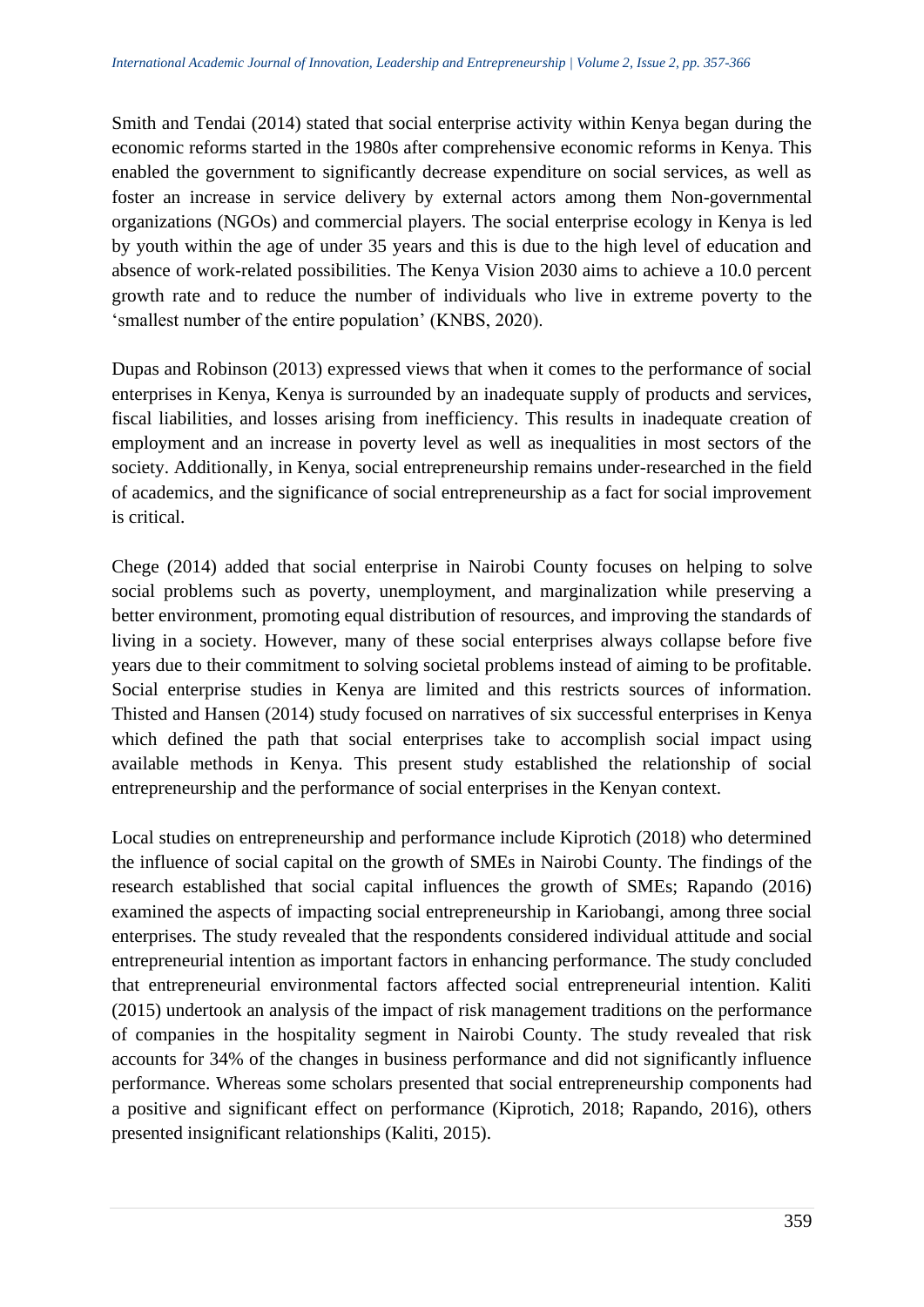From the contradicting and inconsistent findings, it is clear that different sectors of the economy presented their unique findings. Choice of methodology would also be the cause of variation in findings, some used interviews whereas others used questionnaires, and some studies used descriptive analysis alone in the analysis of their data. Therefore, the current study sought to answer the question: what is the influence of access to social capital on the performance of social enterprises in Nairobi County?

#### **LITERATURE AND HYPOTHESIS**

Beck and Levine (2018) studied the accessibility to financial services and the impact that it had on the performance of small and medium enterprises in European firms. The study was conducted by sending online survey questions to owners of the firms. Data for the study was analyzed through cause-effect research design using correlation analysis on regression models. The results of the study noted most importantly that those entrepreneurs who cannot access credit services from banks and insurances are classified as unbanked and had a hard time achieving better business performance. The study noted a positive and significant relationship of firm performance and capital base. The study concluded that these firms had failed to access the credit facilities through their lack of proper record keeping as well as lacking a proper business plan of what they needed to achieve.

Weerakoon, McMurray, Rametse, and Arenius (2019), studied the effect that social capital has on the innovation of social enterprises in Australia. The study relationship was moderated by motivation and knowledge creation. The study data was collected through pre-tests and piloted questionnaires given to middle managers among 112 social enterprises. The study analysis was conducted through structural equation modeling with SPSS AMOS version 25, the study revealed the relationship of social capital and social innovation was moderated by motivation and knowledge creation. The study, therefore, recommended for to managers allocate more financing to the projects on innovation. The study revealed an important connection of social capital and innovation. The study also introduced a moderator in the study to show that the variables had a significant moderation effect on the relation of the key variable. The study however had a different dependent study variable from the current study which looked at the social performance of enterprises with different sub-variables. The study was also carried out in a developing country where the social enterprise's sector is affected by different macro and the micro-environment from the Kenyan case, it was, therefore, important to carry out a local study with measures on the dependent variable that is the performance of social enterprises to give more insight on the relationship of social capital and performance of social enterprises.

An analysis by Kumar and Francisco (2005) in Brazil on business size, financing trend, and constraints of credit accessibility determined the existence of an association between finance accessibility and business size. The study revealed that small and upcoming businesses encounter many problems because of the absence of audits and their reduced collateral ability in comparison with big organizations. The small and upcoming businesses have access to just 30% of the funding available while the bigger ones have access to 48% of the funding. There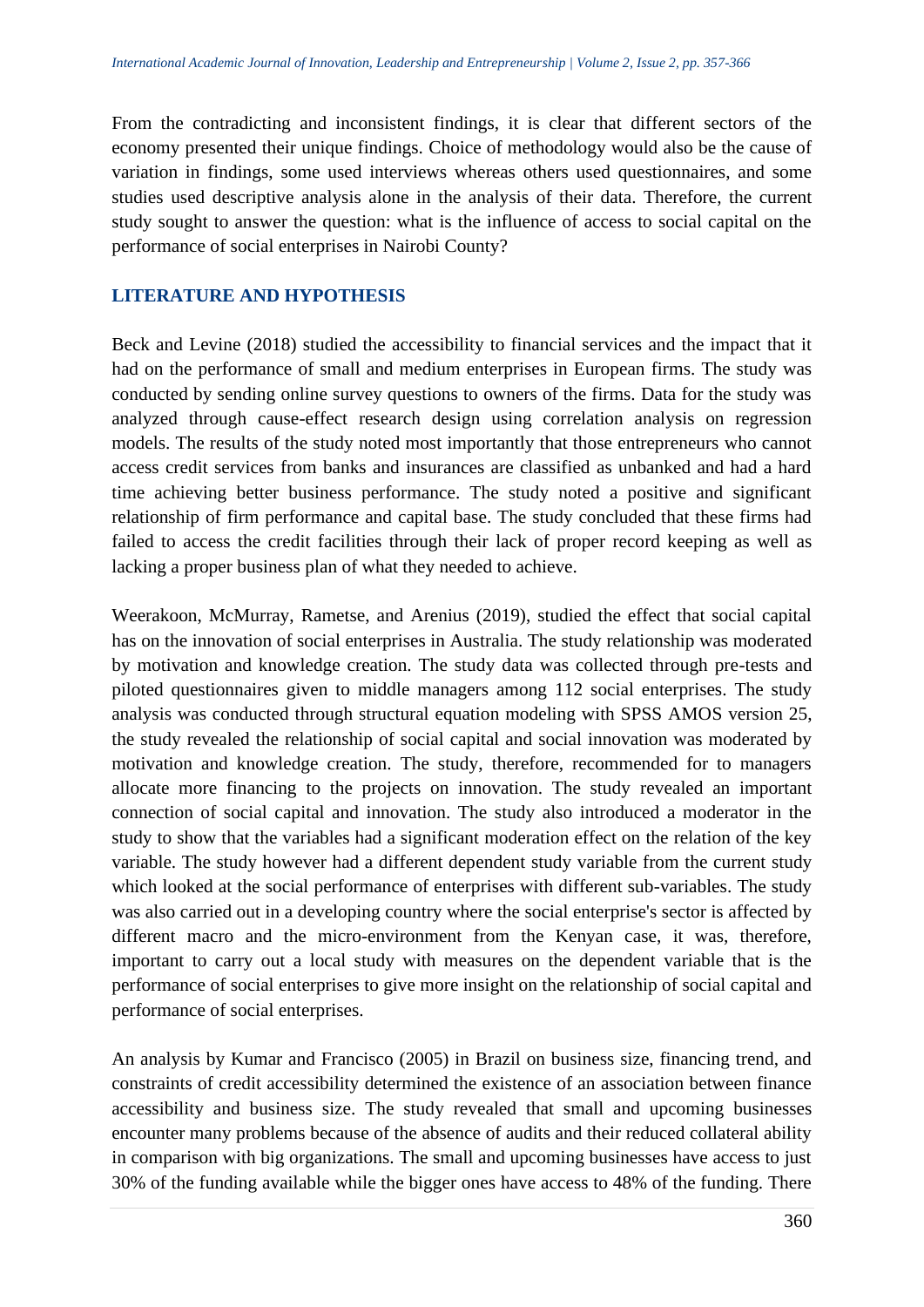is increased challenge by small firms in accessing credit facilities compared to the established ones because of exiting banking institutions, market setting that is not suitable, and an increase in the cost of production from lack of economies of scale.

Aritenang (2021) carried out a study on the role that was played by social capital in the growth and general performance of rural firms in Indonesia. The study was premised on government economic programs aimed at uplifting the status of the rural poor. The study was a case study research design that applied qualitative research where data for the study mainly comprises interviews, focused group discussions observation, and perusal of policy documents. The study data was analyzed through content analysis, the findings of the study revealed that the impact of the rural enterprises was not felt, the study also emphasized the importance of enhancing the human capital through continuous training of the rural enterprises as well as enhancing marketing skills for their product. This study emphasized the importance of components of social capital that include networks, and human capital. The study however was carried out premised on government interjection through the provision of social capital support programs. These projects are different from the ones that the current study focuses on where the entrepreneur is the founder and financier of the ideas. This study was also qualitative; the study did not test for the hypothesis to establish the relationship between the study variables it was therefore hard to critique existing theories on social capital.

**The study hypothesis was as follows: H01: Social capital does not significantly influence the performance of social enterprises in Nairobi county.**

# **DATA AND METHODS**

The study applied a descriptive research design to investigate the relationship of the study variables, due to its ability to capture the perception of respondents by answering the questions that relate to how? when and what? etc.. The descriptive research design also borrowed heavily from positivism theory which holds that research can improve the predictability of theories by the development of hypothesis to the relationship of variables through the creation of quantitative data and testing of the relationship between the quantitative data (Sekaran & Bougie, 2016).

The stratified random sampling procedure was preferred due to its ability to give a representative sample size across the strata (Kothari, 2004).

The sample size was determined by using *Yamane's'* formula.

 $n=\frac{N}{1+N(e)2}$  $N$ 

Whereby:

*N=* population size, *n*=sample size, and *e*=level of precision.

At 95% confidence level which is  $p = 0.05$  and  $N = 216$ . The sample size will be as follows: Sample size  $n = 216/[1 + 216 (0.05)^2]$ 

Sample size  $n = 140$ .

The data collection exercise was either through physically administering the questionnaire to the respondents in the study or online or through online way.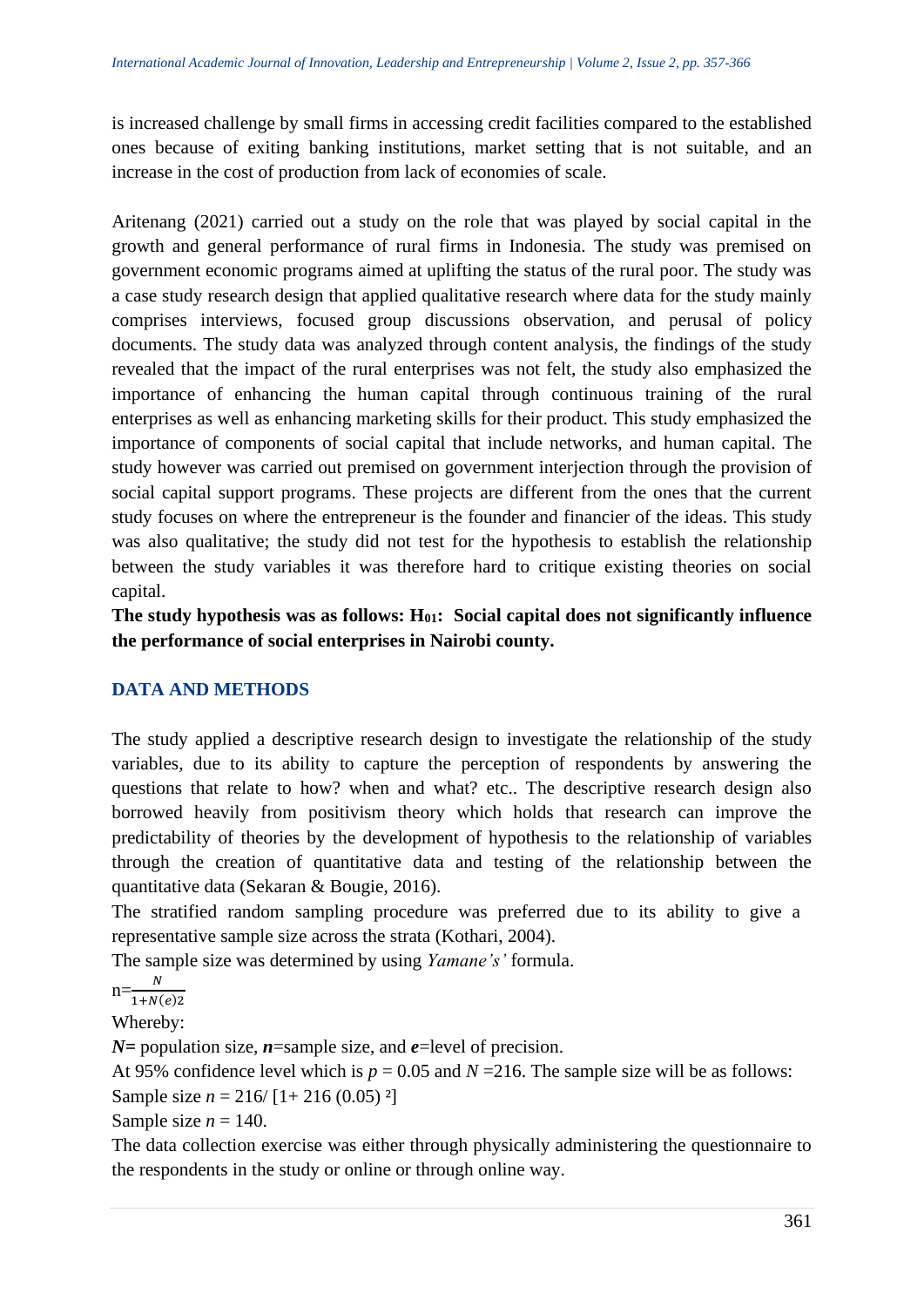Data for the study was analyzed through SPSS version 23 where both descriptive analysis and testing of the hypothesis were carried out.

#### **RESULTS AND DISCUSSIONS**

From the 140 questionnaires administered in the field, 125 questionnaires were found responsive and used in analysis representing a response rate of 89%.

#### **A descriptive analysis of the access of social capital and performance.**

Table 1 Revealed that respondents agreed with the statements on the accessibility to social capital access. The respondents agreed with the Statement on Descriptive statistics on Access to Social Capital as shown by a mean of 4.05; similarly, the respondents agreed that they received technical advice from formal institutions including financial institutions and consulting agencies as revealed through a mean score of 4.14. Besides the respondents agreed that they had built networks with suppliers and creditors as shown through a mean of 4.65. The findings of the study are in agreement with Beck and Levine (2018) who revealed that through access to credit, a business or investment can receive both financial support as well as technical support. Beck and Levine (2018), further support the study findings when they revealed that access to credit is dependent and has a role to play in the performance of an enterprise.

**Table 1: Descriptive Statistics on Access to Social Capital** 

| Statement on Descriptive statistics on Access to Social N                                                        |     | <b>Mean</b> | <b>Standard</b> |
|------------------------------------------------------------------------------------------------------------------|-----|-------------|-----------------|
| Capital                                                                                                          |     |             | deviation       |
| Our enterprise has sufficient marketing networks for social<br>enterprises                                       | 125 | 4.05        | .876            |
| We receive technical advice from formal institutions<br>including financial institutions and consulting agencies | 125 | 4.14        | .734            |
| We have a non-governmental organization that supports us<br>with capital                                         | 125 | 4.49        | .932            |
| We have built networks with our suppliers                                                                        | 125 | 4.65        | .961            |
| We have training and development facilities on social<br>entrepreneurship                                        | 125 | 3.96        | 1.071           |
| <b>Composite Mean</b>                                                                                            | 125 | 4.26        |                 |

**Source; Researcher (2022)**

#### **Descriptive Statistics On Social Enterprises Performance**

Table 2 shows that the respondents agreed with the statement that their enterprises had sufficient marketing networks for social enterprises as shown by a mean of 4.05. The study also revealed that the firms had gained great market share as was agreed by respondents through a mean score of 4.67. Besides, the social enterprises had increased profits and sales revenues as was agreed by the respondents through a mean score of 4.18 and 4.09 respectively. The results are in agreement with Rapando (2016) who argued that the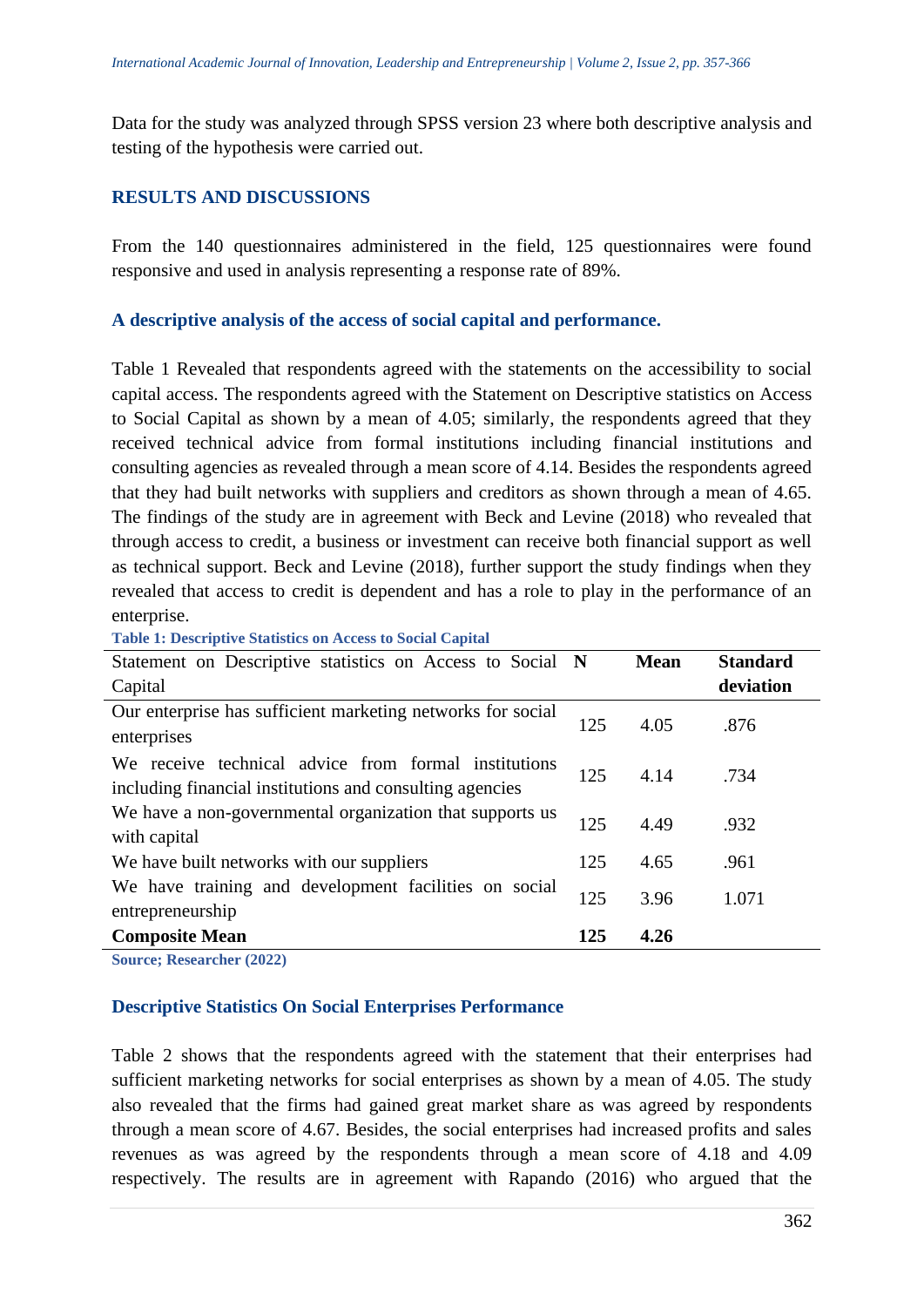performance of the organization is its ability to adapt to the environment that surrounds it, together with any transformations in the market environment that consists of new entrants, customers, and those that may impact business operations

**Table 2: Descriptive Statistics for Social Enterprise Performance**

|                                                                                      |     |             | Std.             |  |
|--------------------------------------------------------------------------------------|-----|-------------|------------------|--|
| <b>Statement on Social Enterprise Performance</b>                                    | N   | <b>Mean</b> | <b>Deviation</b> |  |
| We have gained a higher market share                                                 | 125 | 4.67        | 1.030            |  |
| Our sales and revenues have increased                                                | 125 | 4.09        | 1.016            |  |
| We have increased our profits                                                        | 125 | 4.18        | 1.083            |  |
| We have increased the average number of<br>customers coming to our business annually | 125 | 4.07        | 0.959            |  |
| We have increased our employees' numbers                                             | 125 | 3.01        | 0.847            |  |
| we have received more positive feedback from<br>our satisfied customers              | 125 | 4.51        | 1.406            |  |
| <b>Composite Mean</b>                                                                | 125 | 4.08        |                  |  |

#### **Hypothesis Tests**

# **H01:** *Social capital does not significantly influence the performance of social enterprises in Nairobi county.*

The findings are presented in the correlation table 3 on bi-variate correlation analysis to establish whether access to social capital had a significant correlation with the performance of social enterprises. The study revealed that access to social capital significantly and positively influences the performance of social enterprises in Nairobi county (r=0.603, pvalue  $=0.001< 0.005$ ).

| <b>Table 3: Variables Correlations</b> |                        |                                    |                                                    |
|----------------------------------------|------------------------|------------------------------------|----------------------------------------------------|
|                                        |                        | <b>Access to social</b><br>capital | <b>Enterprises</b><br><b>Social</b><br>performance |
| Access to social capital               | Pearson<br>Correlation |                                    | $.603***$                                          |
|                                        | $Sig. (2-tailed)$      |                                    | .000                                               |
|                                        | N                      | 125                                | 125                                                |
| Social Enterprise<br>performance<br>N  | Pearson<br>Correlation | $.603***$                          |                                                    |
|                                        | $Sig. (2-tailed)$      | .000                               |                                                    |
|                                        |                        | 125                                | 125                                                |

\*\*. Correlation is significant at the 0.01 level (2-tailed).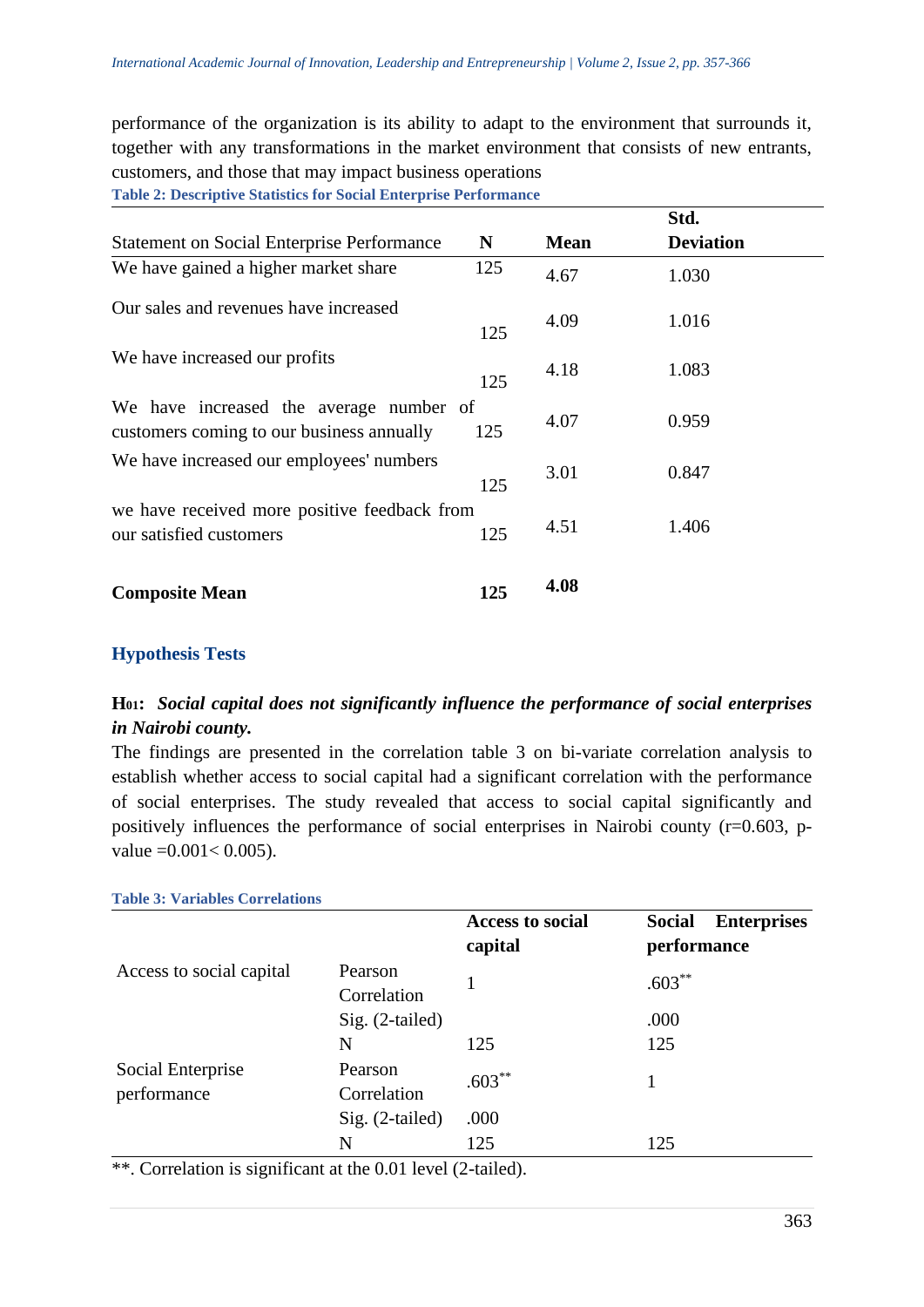Ozigi (2018) study agreed with the study findings on analyzing the effect of social capital and the performance of enterprises in Nigeria among SMEs. The study revealed that the three components of capital (mutual trust, social networks, and reciprocity) had a strong positive and significant influence on the performance of SMEs in Lagos.

## **CONCLUSIONS AND RECOMMENDATIONS**

The study concluded that social capital positively and significantly influenced the performance of social enterprises. Therefore, the study REJECTED the hypothesis that stated that: There is no significant positive influence of social capital on the performance of social enterprises.

The study recommended that for social enterprises in Nairobi County to build sufficient marketing networks, and get technical and business assistance from formal institutions on financial management and sourcing, the organization should also build a good network with Non-governmental institutions for financial support as well as create rapport with creditors to get goods and services on credit because the study revealed that access to social capital is significant in enhancing the performance of social enterprises in Nairobi county.

## **REFERENCES**

- Aritenang, A. (2021). The Role of Social Capital on Rural Enterprises Economic Performance: A Case Study in Indonesia Villages. *SAGE Open*, *11*(3), 112-127. <https://journals.sagepub.com/doi/abs/10.1177/21582440211044178>
- Bacq, S., & Janssen, F. (2011). The multiple faces of social entrepreneurship: A review of definitional issues based on geographical and thematic criteria. *Entrepreneurship & Regional Development*, *23*(5-6), 373-403. Balunywa, W., Namatovu, R., Kyejjusa, S., & Dawa, S. (2010). *Global Entrepreneurship. [https://www.tandfonline.com/doi/abs/10.1080/08985626.2011.577242.](https://www.tandfonline.com/doi/abs/10.1080/08985626.2011.577242)*
- Beck, T., & Levine, R. (2018). *Handbook of finance and development*. Edward Elgar Publishing. [https://books.google.com/books?hl=en&lr=&id=X4dlDwAAQBAJ&oi=fnd&pg=PR1](https://books.google.com/books?hl=en&lr=&id=X4dlDwAAQBAJ&oi=fnd&pg=PR1&dq=Beck+and+Honohan,+2018+&ots=eoubeJIEYs&sig=rtXSRA76M2EeXpaiAZK5vnDGqPc) [&dq=Beck+and+Honohan,+2018+&ots=eoubeJIEYs&sig=rtXSRA76M2EeXpaiAZK](https://books.google.com/books?hl=en&lr=&id=X4dlDwAAQBAJ&oi=fnd&pg=PR1&dq=Beck+and+Honohan,+2018+&ots=eoubeJIEYs&sig=rtXSRA76M2EeXpaiAZK5vnDGqPc) [5vnDGqPc.](https://books.google.com/books?hl=en&lr=&id=X4dlDwAAQBAJ&oi=fnd&pg=PR1&dq=Beck+and+Honohan,+2018+&ots=eoubeJIEYs&sig=rtXSRA76M2EeXpaiAZK5vnDGqPc)
- Betts, S. C., Laud, R., & Kretinin, A. (2018). Social entrepreneurship: A contemporary approach to solving social problems. *Global Journal of Entrepreneurship Volume*, 2(1), 31-40. [https://www.researchgate.net/profile/Stephen-Betts-](https://www.researchgate.net/profile/Stephen-Betts-2/publication/344537390_social_entrepreneurship_a_contemporary_approach_to_solving_social_problems/links/5f7eb52e458515b7cf6f4db1/social-entrepreneurship-a-contemporary-approach-to-solving-social-problems.pdf)2/publication/344537390 social entrepreneurship a contemporary approach to sol [ving\\_social\\_problems/links/5f7eb52e458515b7cf6f4db1/social-entrepreneurship-a](https://www.researchgate.net/profile/Stephen-Betts-2/publication/344537390_social_entrepreneurship_a_contemporary_approach_to_solving_social_problems/links/5f7eb52e458515b7cf6f4db1/social-entrepreneurship-a-contemporary-approach-to-solving-social-problems.pdf)[contemporary-approach-to-solving-social-problems.pdf](https://www.researchgate.net/profile/Stephen-Betts-2/publication/344537390_social_entrepreneurship_a_contemporary_approach_to_solving_social_problems/links/5f7eb52e458515b7cf6f4db1/social-entrepreneurship-a-contemporary-approach-to-solving-social-problems.pdf)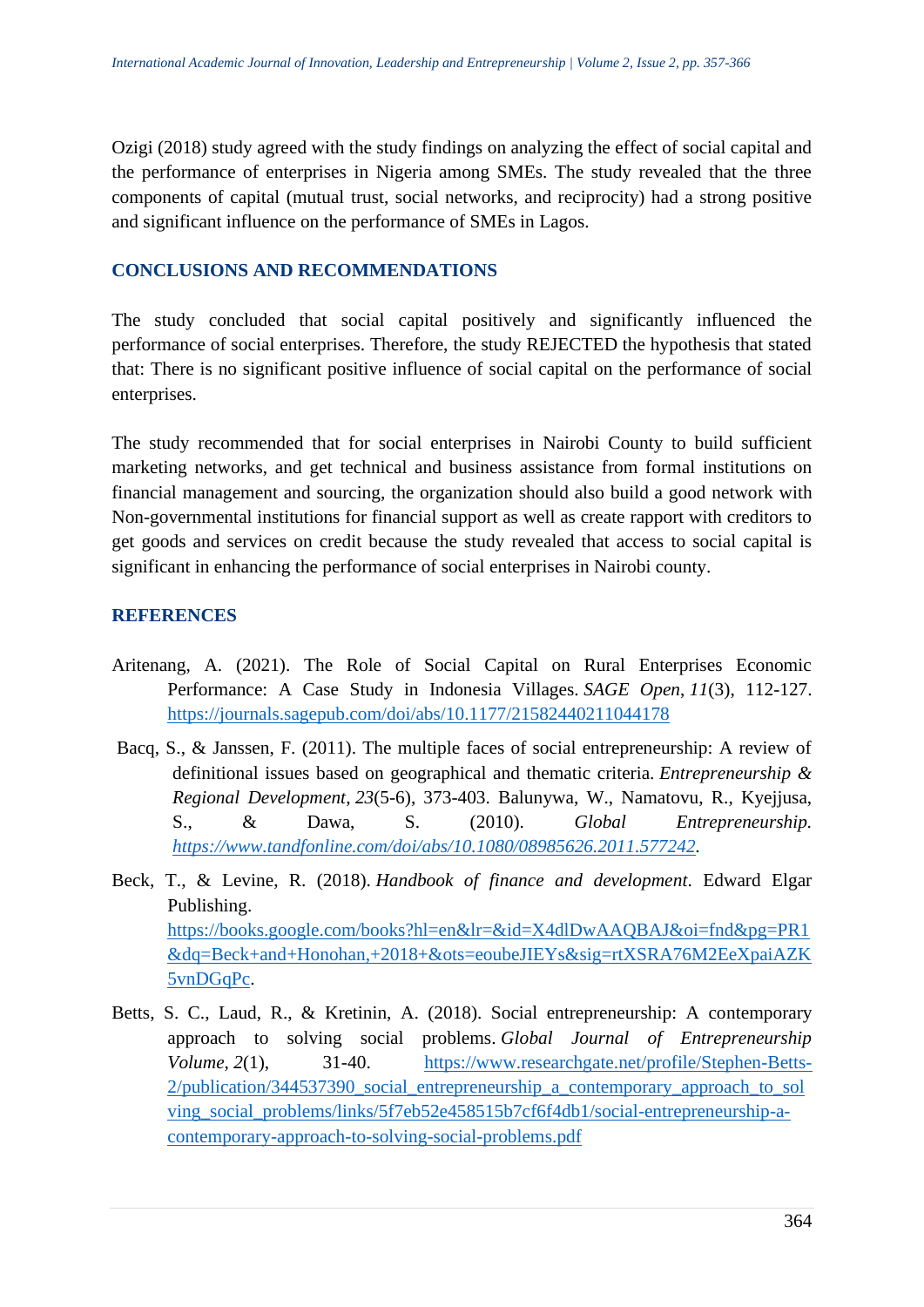- Chege, C. (2014). *Social Enterprise Journey in Kenya*. Pearson <https://odi.org/documents/4369/8876.pdf>
- Faruk, M., Hassan, N., & Islam, N. (2016). Factors Influencing the Development of Social Entrepreneurship in Bangladesh. *Journal of businesses, and managers, 12* (7), 45-

60. <https://ssrn.com/abstract=2856210> or <http://dx.doi.org/10.2139/ssrn.2856210>

- Kaliti, G. (2015). *The effect of risk management practices on performance of firms in the hospitality industry in Nairobi County, Kenya.* [Doctoral dissertation, University of Nairobi]. [http://erepository.uonbi.ac.ke/handle/11295/94501.](http://erepository.uonbi.ac.ke/handle/11295/94501)
- Kenya national bureau of statistics. (2020). *Economic Survey, 20220*. https://www.bing.com/ck/a?!&&p=69aa885a2608ae3fca5e314c0ef3bf8b06e5a0bfedc 05c9b37d4f5c46907a97bJmltdHM9MTY1NDU5NDY5MCZpZ3VpZD1lMDYzOG ZmNS01ZGJmLTRiYjMtYTNhZC00ZjYyOTQ1YjZlY2MmaW5zaWQ9NTEyMA &ptn=3&fclid=8b16e70c-e645-11ec-8315 e0b17566ccfd&u=a1aHR0cHM6Ly93d3cua25icy5vci5rZS9kb3dubG9hZC9lY29ub2 1pYy1zdXJ2ZXktMjAyMC8&ntb=1
- Kiprotich, E. (2014). *The influence of social capital on the growth of SMEs in Nairobi county, Kenya* [Doctoral dissertation, University of Nairobi]. [http://erepository.uonbi.ac.ke/handle/11295/76208.](http://erepository.uonbi.ac.ke/handle/11295/76208)
- Kreitmeyr, N. (2019). Neoliberal co-optation and authoritarian renewal: social entrepreneurship networks in Jordan and Morocco. *Globalizations*, *16*(3), 289-303. <https://www.tandfonline.com/doi/abs/10.1080/14747731.2018.1502492>
- Kumar, S., & Francisco. K. (2005). Social Entrepreneurship: A Conceptual Framework, *International Journal of Management and Social Sciences Research, 2*(8), *2319-4421 [https://books.google.com/books?hl=en&lr=&id=9EVx7webaKEC&oi=fnd&pg=PR3](https://books.google.com/books?hl=en&lr=&id=9EVx7webaKEC&oi=fnd&pg=PR3&dq=Kumar,+A.,+%26+Francisco,+M.+(2005).+%E2%80%9CEnterprise+size,+financing+patterns+and+credit+constraints%09in%09Brazil:+analysis+of+data+from+the+Investment+Climate+Assessment+Survey.%E2%80%9D+World%09Bank%09working+paper+No.49%E2%80%9D.&ots=aaHxJIsvdN&sig=bPjs7f6AehkNa_DqWIgEF7y6L0w) [&dq=Kumar,+A.,+%26+Francisco,+M.+\(2005\).+%E2%80%9CEnterprise+size,+f](https://books.google.com/books?hl=en&lr=&id=9EVx7webaKEC&oi=fnd&pg=PR3&dq=Kumar,+A.,+%26+Francisco,+M.+(2005).+%E2%80%9CEnterprise+size,+financing+patterns+and+credit+constraints%09in%09Brazil:+analysis+of+data+from+the+Investment+Climate+Assessment+Survey.%E2%80%9D+World%09Bank%09working+paper+No.49%E2%80%9D.&ots=aaHxJIsvdN&sig=bPjs7f6AehkNa_DqWIgEF7y6L0w) [inancing+patterns+and+credit+constraints%09in%09Brazil:+analysis+of+data+fr](https://books.google.com/books?hl=en&lr=&id=9EVx7webaKEC&oi=fnd&pg=PR3&dq=Kumar,+A.,+%26+Francisco,+M.+(2005).+%E2%80%9CEnterprise+size,+financing+patterns+and+credit+constraints%09in%09Brazil:+analysis+of+data+from+the+Investment+Climate+Assessment+Survey.%E2%80%9D+World%09Bank%09working+paper+No.49%E2%80%9D.&ots=aaHxJIsvdN&sig=bPjs7f6AehkNa_DqWIgEF7y6L0w) [om+the+Investment+Climate+Assessment+Survey.%E2%80%9D+World%09Bank](https://books.google.com/books?hl=en&lr=&id=9EVx7webaKEC&oi=fnd&pg=PR3&dq=Kumar,+A.,+%26+Francisco,+M.+(2005).+%E2%80%9CEnterprise+size,+financing+patterns+and+credit+constraints%09in%09Brazil:+analysis+of+data+from+the+Investment+Climate+Assessment+Survey.%E2%80%9D+World%09Bank%09working+paper+No.49%E2%80%9D.&ots=aaHxJIsvdN&sig=bPjs7f6AehkNa_DqWIgEF7y6L0w) [%09working+paper+No.49%E2%80%9D.&ots=aaHxJIsvdN&sig=bPjs7f6AehkNa\\_](https://books.google.com/books?hl=en&lr=&id=9EVx7webaKEC&oi=fnd&pg=PR3&dq=Kumar,+A.,+%26+Francisco,+M.+(2005).+%E2%80%9CEnterprise+size,+financing+patterns+and+credit+constraints%09in%09Brazil:+analysis+of+data+from+the+Investment+Climate+Assessment+Survey.%E2%80%9D+World%09Bank%09working+paper+No.49%E2%80%9D.&ots=aaHxJIsvdN&sig=bPjs7f6AehkNa_DqWIgEF7y6L0w) [DqWIgEF7y6L0w](https://books.google.com/books?hl=en&lr=&id=9EVx7webaKEC&oi=fnd&pg=PR3&dq=Kumar,+A.,+%26+Francisco,+M.+(2005).+%E2%80%9CEnterprise+size,+financing+patterns+and+credit+constraints%09in%09Brazil:+analysis+of+data+from+the+Investment+Climate+Assessment+Survey.%E2%80%9D+World%09Bank%09working+paper+No.49%E2%80%9D.&ots=aaHxJIsvdN&sig=bPjs7f6AehkNa_DqWIgEF7y6L0w)*
- Ozigi, O. (2018). Social capital and financial performance of small and medium scale enterprises. *Journal of Advanced Research in Business and Management Studies*, *10*(1), 18-27. [https://www.researchgate.net/profile/Ozigi-](https://www.researchgate.net/profile/Ozigi-Obeitoh/publication/330701653_Social_Capital_and_Financial_Performance_of_Small_and_Medium_Scale_Enterprises/links/6047f9e54585154e8c8ac21c/Social-Capital-and-Financial-Performance-of-Small-and-Medium-Scale-Enterprises.pdf)[Obeitoh/publication/330701653\\_Social\\_Capital\\_and\\_Financial\\_Performance\\_of\\_Sma](https://www.researchgate.net/profile/Ozigi-Obeitoh/publication/330701653_Social_Capital_and_Financial_Performance_of_Small_and_Medium_Scale_Enterprises/links/6047f9e54585154e8c8ac21c/Social-Capital-and-Financial-Performance-of-Small-and-Medium-Scale-Enterprises.pdf) [ll\\_and\\_Medium\\_Scale\\_Enterprises/links/6047f9e54585154e8c8ac21c/Social-Capital](https://www.researchgate.net/profile/Ozigi-Obeitoh/publication/330701653_Social_Capital_and_Financial_Performance_of_Small_and_Medium_Scale_Enterprises/links/6047f9e54585154e8c8ac21c/Social-Capital-and-Financial-Performance-of-Small-and-Medium-Scale-Enterprises.pdf)[and-Financial-Performance-of-Small-and-Medium-Scale-Enterprises.pdf](https://www.researchgate.net/profile/Ozigi-Obeitoh/publication/330701653_Social_Capital_and_Financial_Performance_of_Small_and_Medium_Scale_Enterprises/links/6047f9e54585154e8c8ac21c/Social-Capital-and-Financial-Performance-of-Small-and-Medium-Scale-Enterprises.pdf)
- Rapando, V. O. A. (2016). *Factors influencing social entrepreneurship in Kariobangi, Kenya*. [Doctoral dissertation, United States International University-Africa]. [http://41.204.183.105/handle/11732/3124.](http://41.204.183.105/handle/11732/3124)